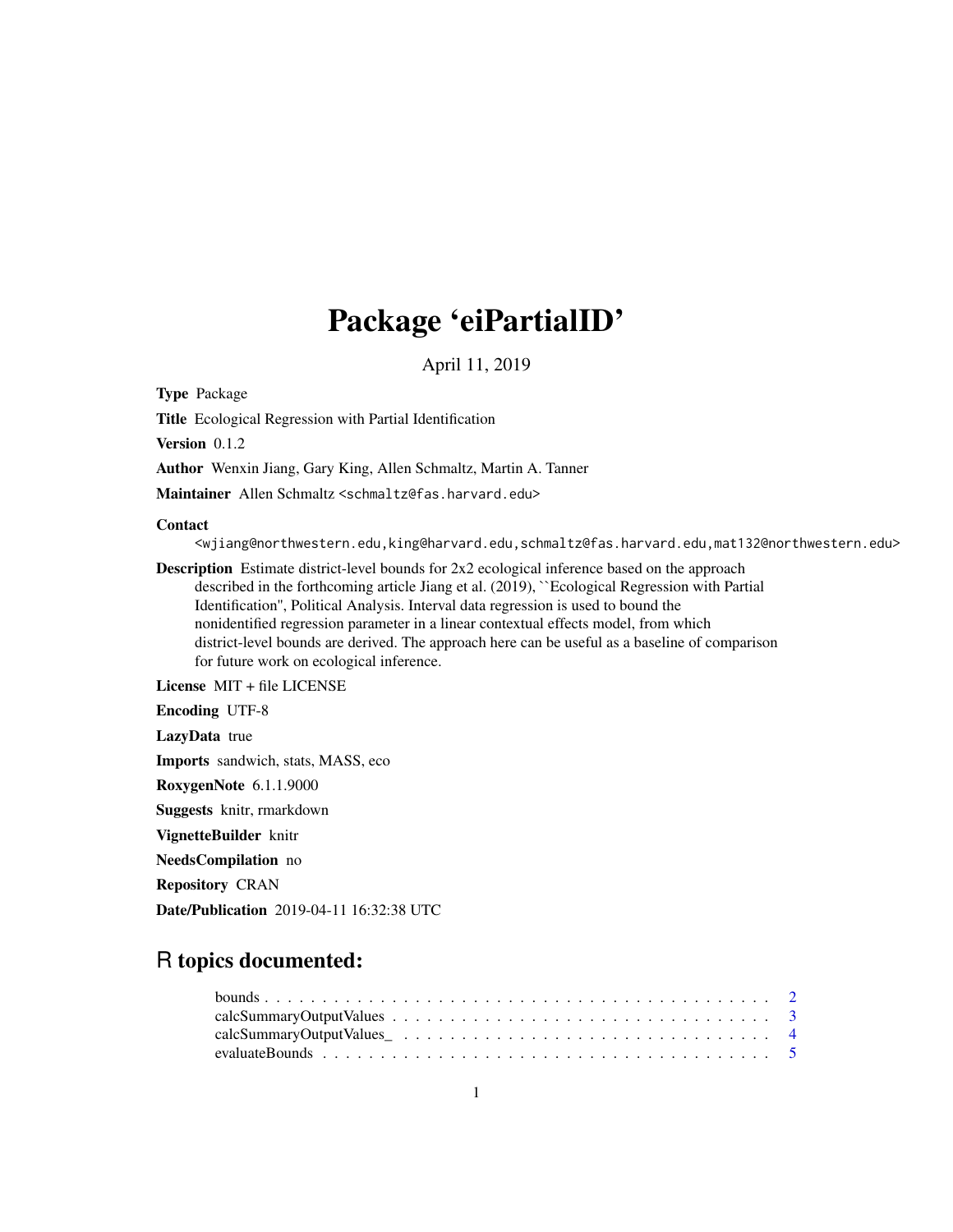#### <span id="page-1-0"></span> $2 \t\t\t 2$

| Index |  |  |  |  |  |  |  |  |  |  |  |  |  |  |  |  |  |  |
|-------|--|--|--|--|--|--|--|--|--|--|--|--|--|--|--|--|--|--|

| bounds | Compute and evaluate bounds according to Jiang et al. 2019, illus- |  |
|--------|--------------------------------------------------------------------|--|
|        | <i>trating usage.</i>                                              |  |

#### Description

bounds() calculates district-level bounds across varying coverage probabilities, after applying the heuristics presented in Jiang et al. 2019. This is a simple wrapper around calling generateBounds() followed by evaluateBounds(). Here, the returned object only contains the CI\_0.5 bounds.

#### Usage

bounds( $x$ ,  $t$ ,  $n$ ,  $trueBeta = NULL$ )

#### Arguments

| $\mathsf{x}$ | Numeric (double-precision) vector. Contains the proportion of variable X in<br>each precinct (or analagous geographic unit)                                  |
|--------------|--------------------------------------------------------------------------------------------------------------------------------------------------------------|
| t            | Numeric (double-precision) vector. Contains the proportion of variable T in<br>each precinct (or analagous geographic unit)                                  |
| n            | Numeric (double-precision) vector. Contains the number of elements (peo-<br>ple/households/etc.) in each precinct (or analagous geographic unit)             |
| trueBetaB    | Numeric (double-precision) vector. Contains the true conditional values (beta_i)<br>in each precinct (or analagous geographic unit). Optional. Default NULL. |

#### Value

List object with the CI\_0.5 bounds:

CI\_0.5\_lower CI\_0.5 lower bound

CI\_0.5\_upper CI\_0.5 upper bound

CI\_0.5\_isSelected If FALSE, proposed bound was not rejected by the heuristic (if TRUE, bounds are reverted to the DD bounds)

CI\_0.5\_widthRatio |CI\_x|/|DD|

CI\_0.5\_nominalCoverage Nominal coverage (1-pnorm(-0.5))

Optional: CI\_0.5\_truthCaptured If true district Beta is provided as an argument to bounds(), then this variable contains a boolean for whether or not the true value was captured in the proposed CI\_0.5.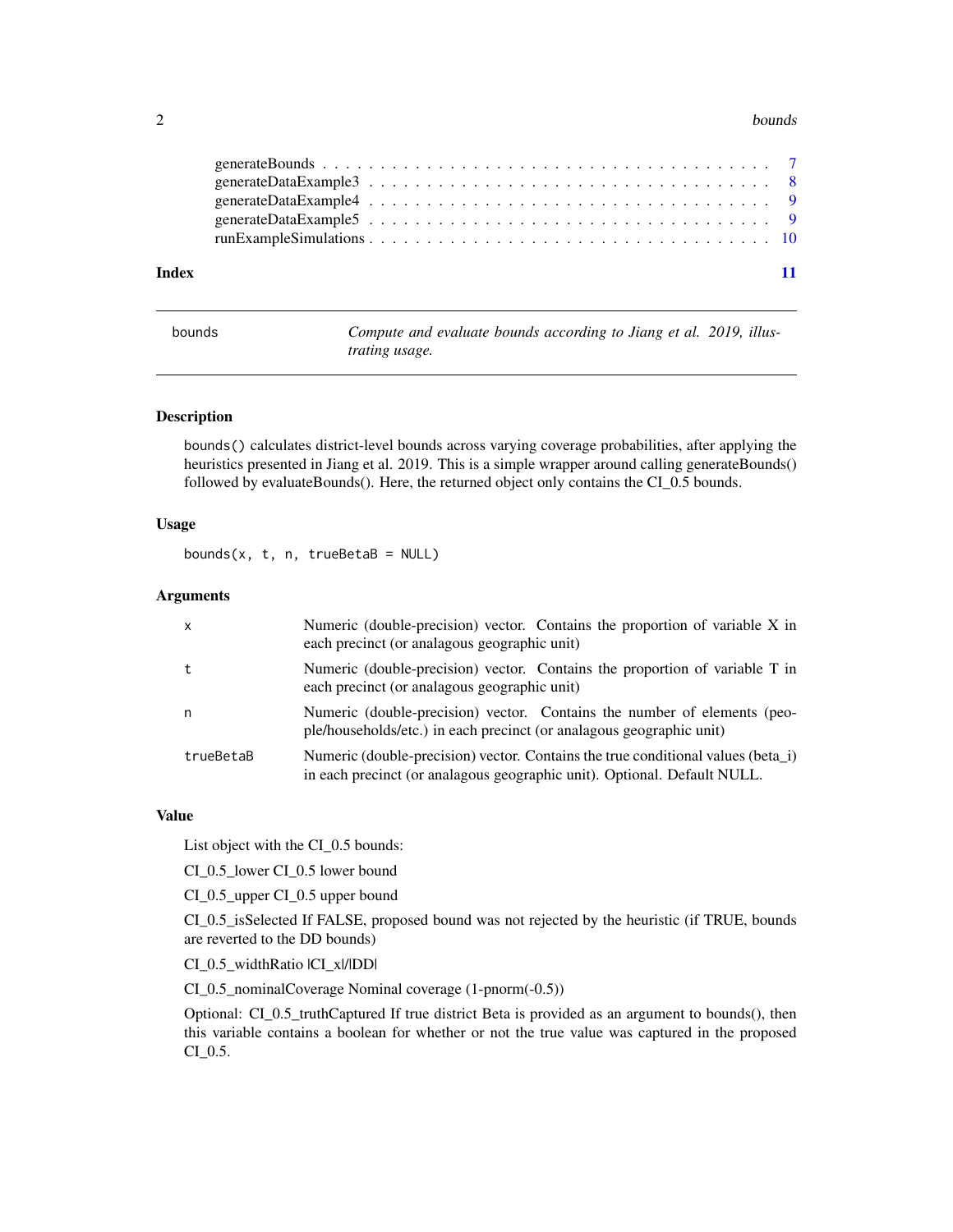#### <span id="page-2-0"></span>Examples

```
library("MASS")
library("eco")
data("census")
inputDataSet <- census
x <- inputDataSet$X
t <- inputDataSet$Y
n <- inputDataSet$N
trueBetaB <- inputDataSet$W1
outputList <- bounds(x, t, n, trueBetaB=trueBetaB)
print(outputList)
# > print(outputList)
# $CI_0.5_lower
# [1] 0.5893336
#
# $CI_0.5_upper
# [1] 0.8262426
#
# $CI_0.5_isSelected
# [1] TRUE
#
# $CI_0.5_widthRatio
# [1] 0.5404046
#
# $CI_0.5_nominalCoverage
# [1] 0.6914625
#
# $CI_0.5_truthCaptured
# [1] TRUE
```
calcSummaryOutputValues

*Internal/private method. Compute bounds and summary statistics according to Jiang et al. 2019*

#### Description

calcSummaryOutputValues() is an internal/private helper method for calculating the bounds. Called by generateBounds().

#### Usage

```
calcSummaryOutputValues(x, t, n, trueBetaB = NULL,
  useXRangeOffset = TRUE, returnAdditionalStats = FALSE)
```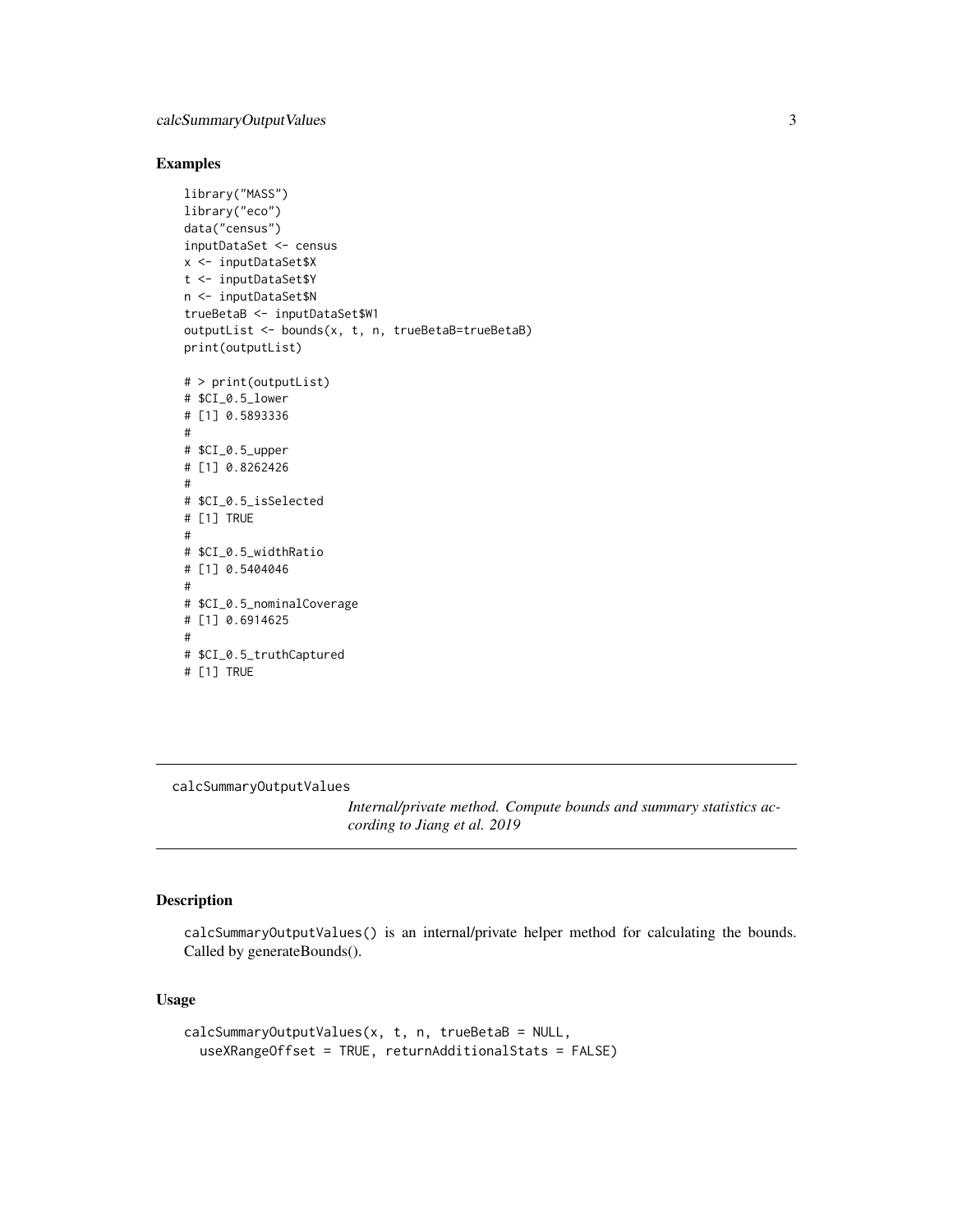#### <span id="page-3-0"></span>Arguments

| $\mathsf{x}$          | Numeric (double-precision) vector. Contains the proportion of variable X in<br>each precinct (or analagous geographic unit)                                  |
|-----------------------|--------------------------------------------------------------------------------------------------------------------------------------------------------------|
| t                     | Numeric (double-precision) vector. Contains the proportion of variable T in<br>each precinct (or analagous geographic unit)                                  |
| n                     | Numeric (double-precision) vector. Contains the number of elements (peo-<br>ple/households/etc.) in each precinct (or analagous geographic unit)             |
| trueBetaB             | Numeric (double-precision) vector. Contains the true conditional values (beta_i)<br>in each precinct (or analagous geographic unit). Optional. Default NULL. |
| useXRangeOffset       |                                                                                                                                                              |
|                       | boolean If True, an offset of 0.00001 is applied to 1 and u to avoid division by 0<br>in subsequent calculations. Default TRUE                               |
| returnAdditionalStats |                                                                                                                                                              |
|                       | boolean If True, additional summary statistics are generated. Default FALSE.                                                                                 |

#### Value

List object with the bounds and summary statistics

#### Examples

```
## Not run:
outputList <- calcSummaryOutputValues(x, t, n, NULL, TRUE, FALSE)
## End(Not run)
```
calcSummaryOutputValues\_

*Internal/private method. Compute bounds and summary statistics according to Jiang et al. 2019*

#### Description

calcSummaryOutputValues\_() is an internal/private helper method for calculating the bounds. Called by calcSummaryOutputValues().

#### Usage

```
calcSummaryOutputValues_(x, t, n, useXRangeOffset = TRUE)
```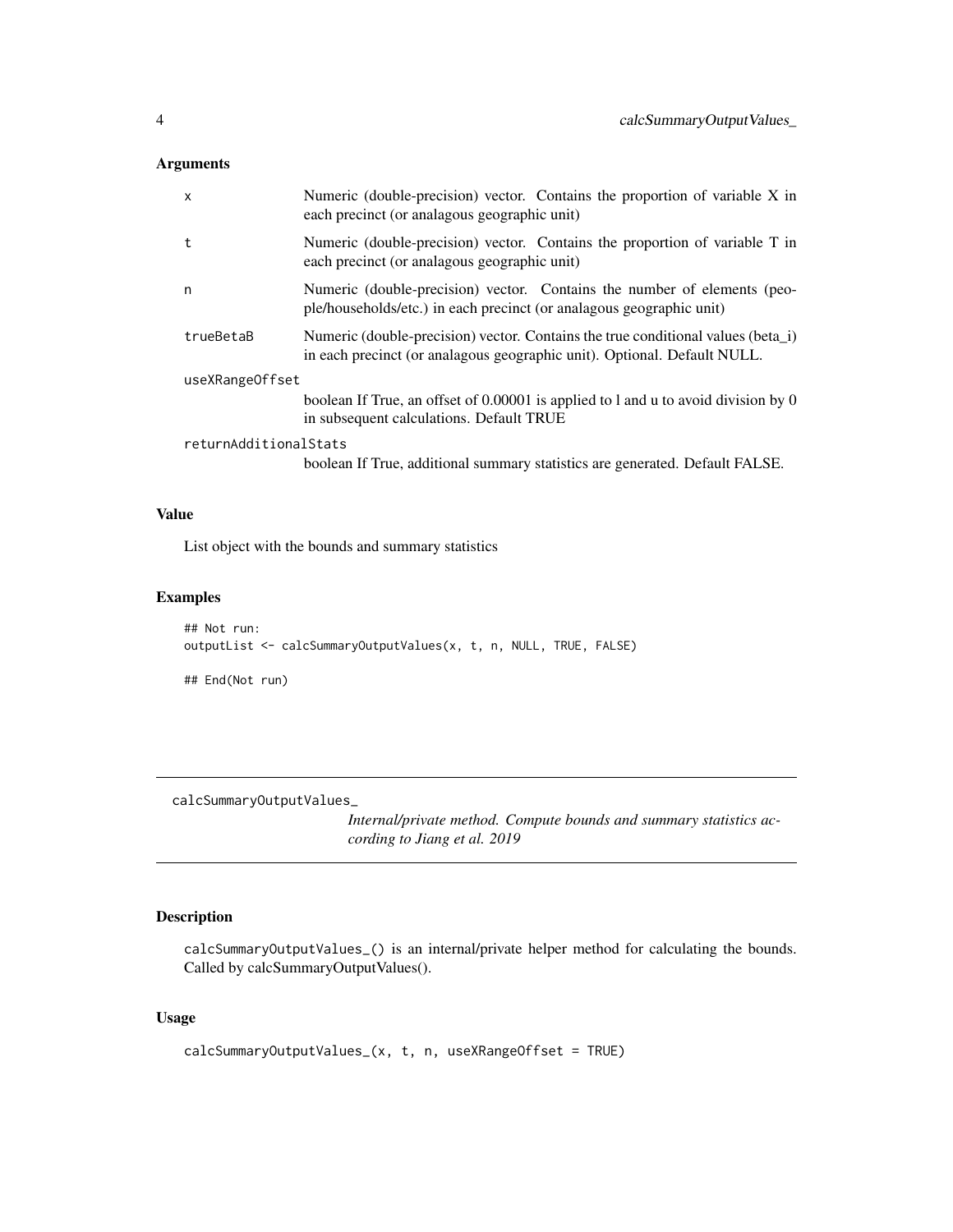#### <span id="page-4-0"></span>evaluateBounds 5

#### Arguments

| x               | Numeric (double-precision) vector. Contains the proportion of variable X in<br>each precinct (or analagous geographic unit)                      |
|-----------------|--------------------------------------------------------------------------------------------------------------------------------------------------|
|                 | Numeric (double-precision) vector. Contains the proportion of variable T in<br>each precinct (or analagous geographic unit)                      |
| n               | Numeric (double-precision) vector. Contains the number of elements (peo-<br>ple/households/etc.) in each precinct (or analagous geographic unit) |
| useXRangeOffset |                                                                                                                                                  |
|                 | boolean If True, an offset of 0.00001 is applied to 1 and u to avoid division by 0<br>in subsequent calculations. Default TRUE.                  |

#### Value

List object with the bounds and summary statistics

#### Examples

```
## Not run:
outputList <- calcSummaryOutputValues_(x, t, n, TRUE)
```
## End(Not run)

| evaluateBounds | Evaluate computed bounds, across confidence levels, applying the se- |
|----------------|----------------------------------------------------------------------|
|                | lection heuristic of Jiang et al. 2019                               |

#### Description

evaluateBounds() calculates the bounds across confidence levels and generates the width-ratio relative to the deterministic DD bounds using the bounds generated by generateBounds(), after applying the selection heuristic of Jiang et al. 2019. If the true district B is provided, the capture of the true value is checked.

#### Usage

evaluateBounds(outputListFromGenerateBounds)

#### Arguments

outputListFromGenerateBounds List returned by generateBounds()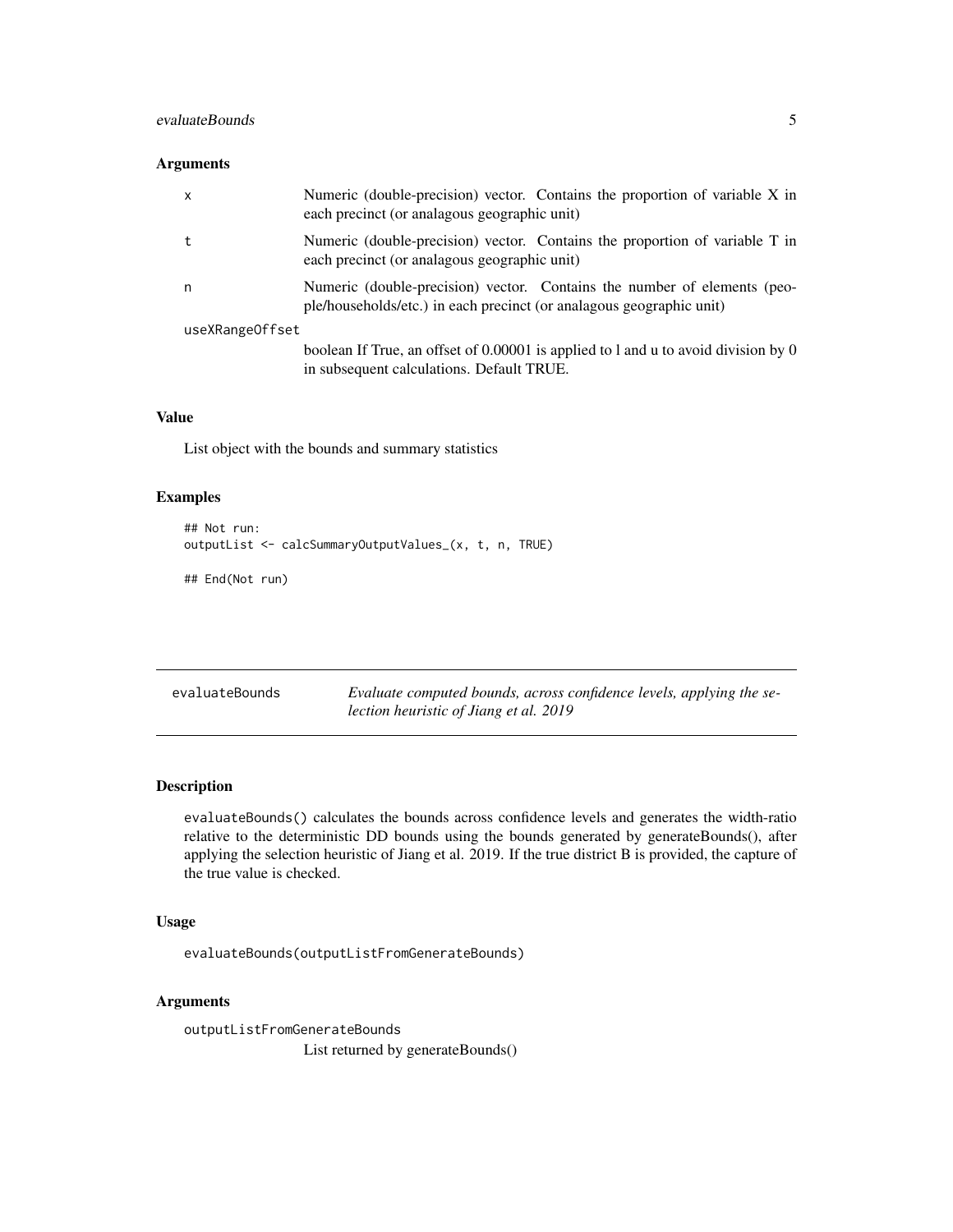#### Value

List object with the bounds indexed across confidence levels:

x for x in CI x  $c(0.00, 0.25, 0.50, 0.75, 1.00, 1.25, 1.50, 1.75, 2.00)$ , which corresponds to CI 0, CI\_0.25, ..., CI\_2.00 (the following vectors are parallel in indexes)

CI\_x\_lower CI\_x lower bound

CI\_x\_upper CI\_x upper bound

CI\_x\_isSelected If FALSE, proposed bound was not rejected by the heuristic (if TRUE, bounds are reverted to the DD bounds)

CI\_x\_widthRatio |CI\_x|/|DD|

 $CI_x$  nominalCoverage Nominal coverage (1-pnorm(-x\_for\_x\_in\_CI\_x))

Optional: CI\_x\_truthCaptured If true district Beta is provided in outputListFromGenerateBounds, then this vector contains a boolean for whether or not the true value was captured in the proposed CI\_x.

#### Examples

```
library("MASS")
library("eco")
data("census")
inputDataSet <- census
x <- inputDataSet$X
t <- inputDataSet$Y
n <- inputDataSet$N
trueBetaB <- inputDataSet$W1
outputList <- generateBounds(x, t, n, trueBetaB=trueBetaB, useXRangeOffset=TRUE,
    returnAdditionalStats=FALSE, printSummary=TRUE)
summaryOutputList <- evaluateBounds(outputList)
# $x$ & Nominal coverage (\Phi(x)) & True B in CI_x & Width-ratio: |Proposed width|/|DD| &
# Reverted to DD & Proposed Lower & Proposed Upper \\
# 0.00 & 0.5000 & TRUE & 0.4653 & FALSE & 0.6061 & 0.8101\\
# 0.25 & 0.5987 & TRUE & 0.5028 & FALSE & 0.5977 & 0.8182\\
# 0.50 & 0.6915 & TRUE & 0.5404 & FALSE & 0.5893 & 0.8262\\
# 0.75 & 0.7734 & TRUE & 0.5780 & FALSE & 0.5809 & 0.8343\\
# 1.00 & 0.8413 & TRUE & 0.6155 & FALSE & 0.5726 & 0.8424\\
# 1.25 & 0.8944 & TRUE & 0.6531 & FALSE & 0.5642 & 0.8505\\
# 1.50 & 0.9332 & TRUE & 0.6906 & FALSE & 0.5558 & 0.8586\\
# 1.75 & 0.9599 & TRUE & 0.7282 & FALSE & 0.5474 & 0.8666\\
# 2.00 & 0.9772 & TRUE & 0.7657 & FALSE & 0.5390 & 0.8747\\
# For example, CI_0.5 (0.5893336 0.8262426) corresponds to
      # c(summaryOutputList$CI_x_lower[3], summaryOutputList$CI_x_upper[3])
```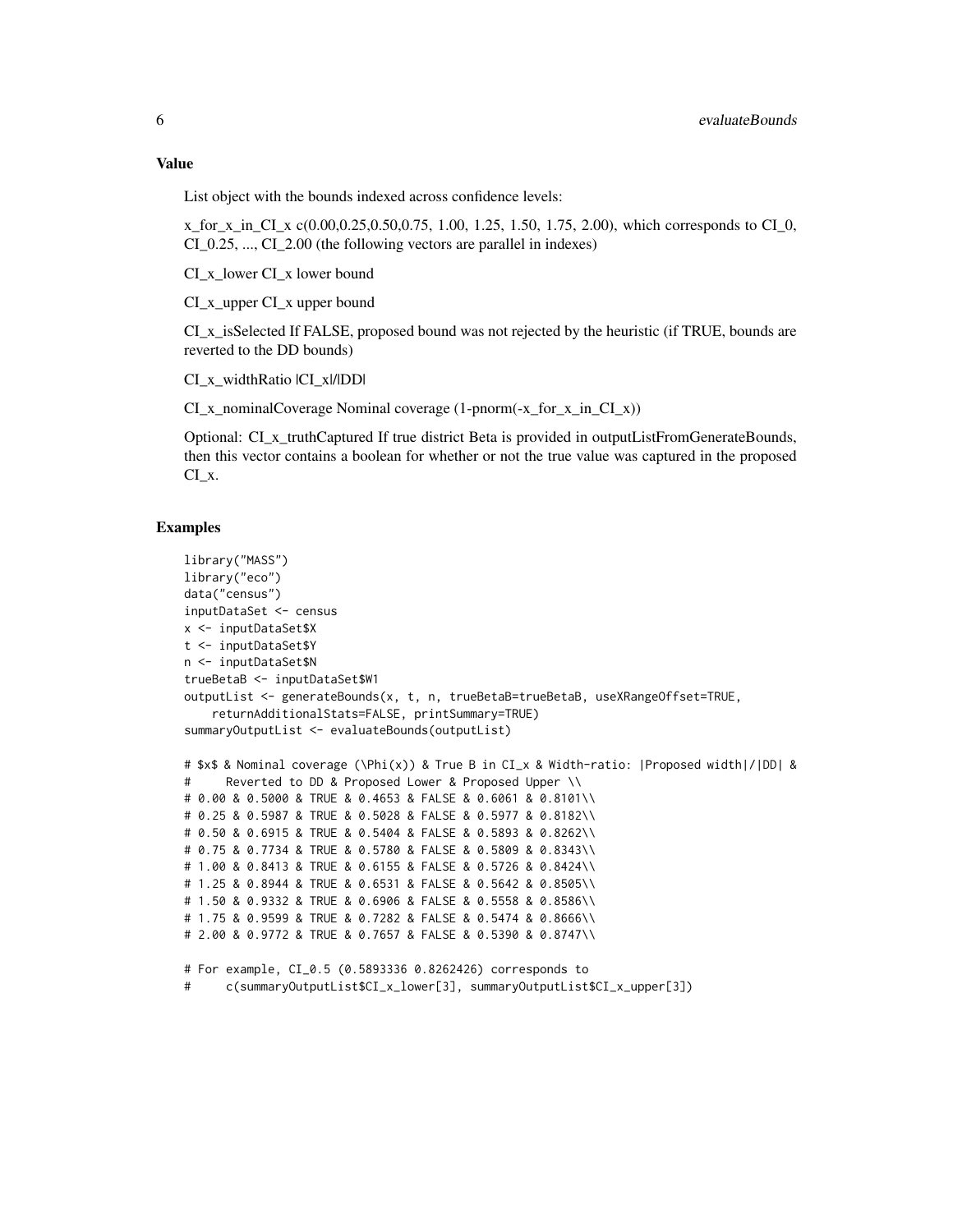<span id="page-6-0"></span>

#### Description

generateBounds() calculates district-level bounds. The returned object can be passed to evaluateBounds() to generate bounds across varying coverage probabilities and to apply the heuristics presented in Jiang et al. 2019.

#### Usage

```
generateBounds(x, t, n, trueBetaB = NULL, useXRangeOffset = TRUE,
 returnAdditionalStats = FALSE, printSummary = TRUE)
```
#### Arguments

| $\mathsf{x}$          | Numeric (double-precision) vector. Contains the proportion of variable X in<br>each precinct (or analagous geographic unit)                                  |
|-----------------------|--------------------------------------------------------------------------------------------------------------------------------------------------------------|
| t                     | Numeric (double-precision) vector. Contains the proportion of variable T in<br>each precinct (or analagous geographic unit)                                  |
| n                     | Numeric (double-precision) vector. Contains the number of elements (peo-<br>ple/households/etc.) in each precinct (or analagous geographic unit)             |
| trueBetaB             | Numeric (double-precision) vector. Contains the true conditional values (beta_i)<br>in each precinct (or analagous geographic unit). Optional. Default NULL. |
| useXRangeOffset       |                                                                                                                                                              |
|                       | boolean If True, an offset of 0.00001 is applied to 1 and u to avoid division by 0<br>in subsequent calculations. Default TRUE                               |
| returnAdditionalStats |                                                                                                                                                              |
|                       | boolean If True, additional summary statistics are generated. Default FALSE.                                                                                 |
| printSummary          | boolean If True, the DD bounds, 1 and u, CI_0, CI_1, width-ratio, and (option-<br>ally) true district B are output to standard out. Default TRUE.            |

#### Value

List object with the bounds and summary statistics:

nx1 Total elements (people/households/etc.) of variable X across all geographic units

hbdl0 CI\_0 lower bound

hbdu0 CI\_0 upper bound

cil CI\_1 lower bound

cir CI\_1 upper bound

bdl Duncan-Davis lower bound

bdu Duncan-Davis upper bound

Optional: bd True district Beta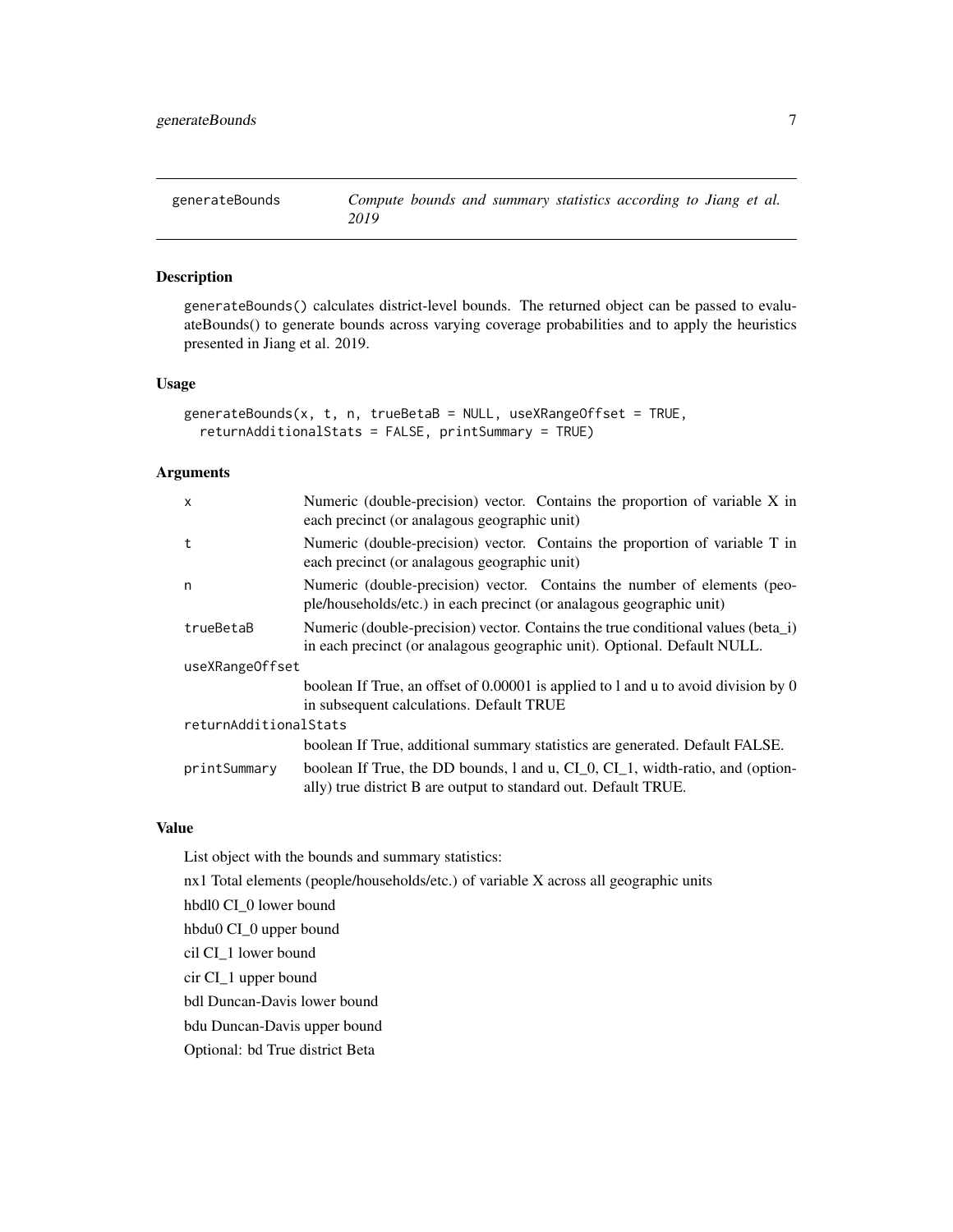#### Examples

```
library("MASS")
library("eco")
data("census")
inputDataSet <- census
x <- inputDataSet$X
t <- inputDataSet$Y
n <- inputDataSet$N
trueBetaB <- inputDataSet$W1
outputList <- generateBounds(x, t, n, trueBetaB=trueBetaB, useXRangeOffset=TRUE,
    returnAdditionalStats=FALSE, printSummary=TRUE)
# True B: 0.674809
# Duncan-Davis bounds: [0.535618, 0.974010]
# [l,u]=[min(X_i),max(X_i)]: [0.050810, 0.939290]
# CI_0=[Bl_hat, Bu_hat]: [0.606101, 0.810082]
# CI_1: [0.572566, 0.842403]
# Width-ratio: |CI_0|/|DD|: 0.465295
```
generateDataExample3 *Simulate data; Example 3 from Jiang et al. 2019.*

#### Description

generateDataExample3 generates simulated data for example simulation 3 in Jiang et al. 2019.

#### Usage

```
generateDataExample3()
```
#### Value

List object with the following attributes: x (proportion of X in each geographic unit); t (proportion of T in each geographic unit); n (population of each geographic unit); bd (the true district B);

#### Examples

```
generatedData <- generateDataExample3()
```
<span id="page-7-0"></span>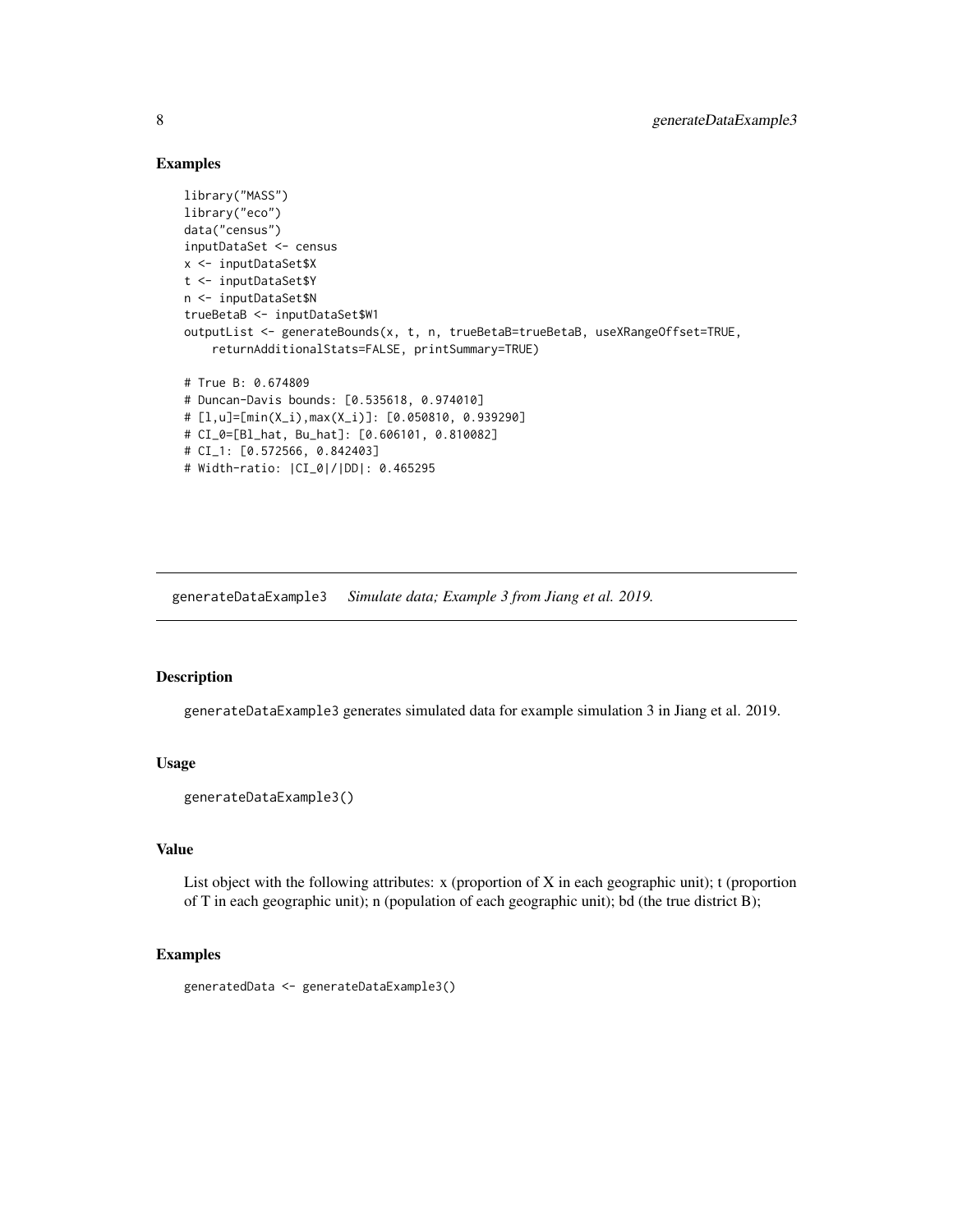<span id="page-8-0"></span>generateDataExample4 *Simulate data; Example 4 from Jiang et al. 2019.*

#### Description

generateDataExample4 generates simulated data for example simulation 4 in Jiang et al. 2019.

#### Usage

```
generateDataExample4()
```
### Value

List object with the following attributes: x (proportion of X in each geographic unit); t (proportion of T in each geographic unit); n (population of each geographic unit); bd (the true district B);

#### Examples

generatedData <- generateDataExample4()

generateDataExample5 *Simulate data; Example 5 from Jiang et al. 2019.*

#### Description

generateDataExample5 generates simulated data for example simulation 5 in Jiang et al. 2019.

#### Usage

```
generateDataExample5()
```
#### Value

List object with the following attributes: x (proportion of X in each geographic unit); t (proportion of T in each geographic unit); n (population of each geographic unit); bd (the true district B);

#### Examples

generatedData <- generateDataExample5()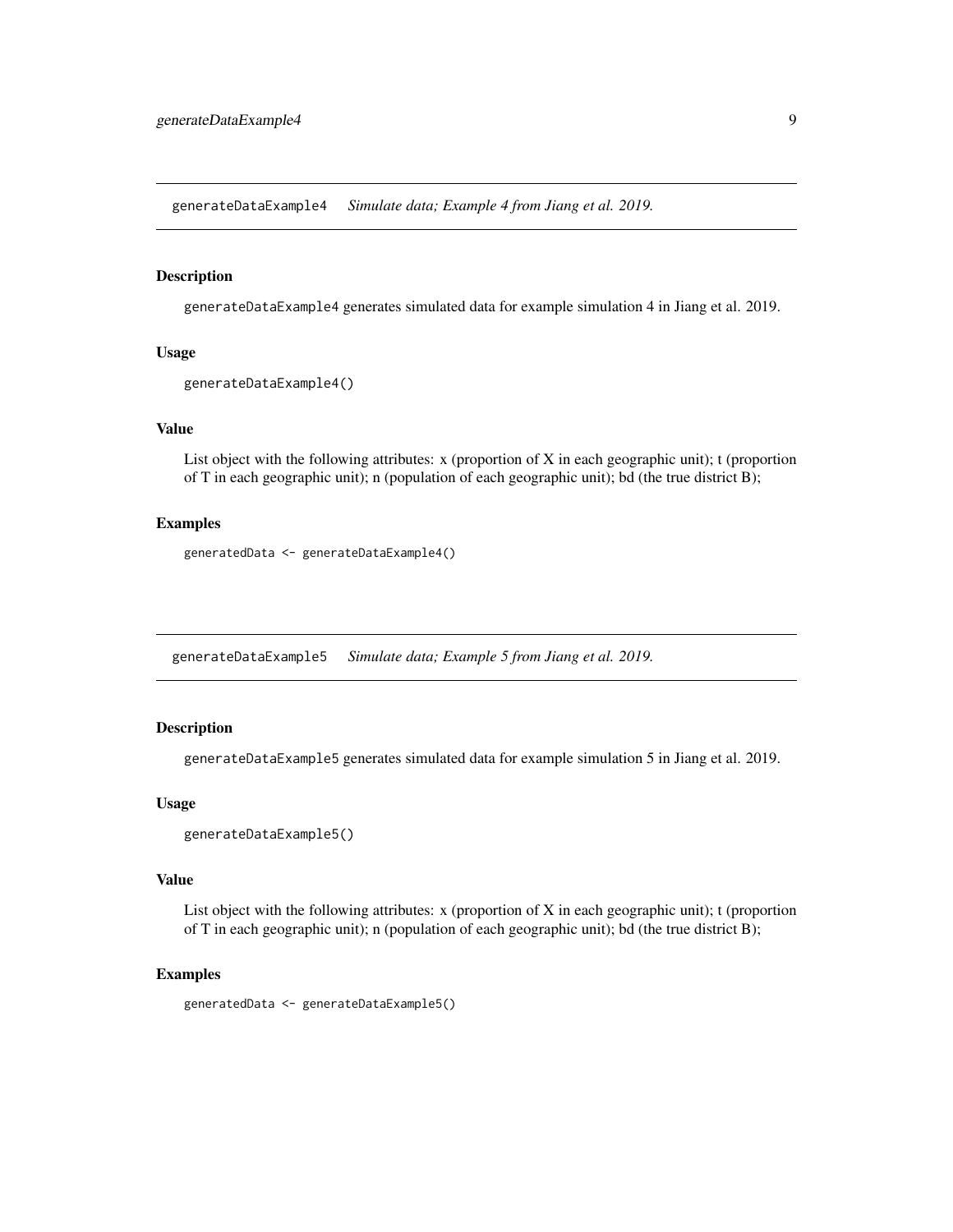<span id="page-9-0"></span>runExampleSimulations *Run illustrative simulations.*

#### Description

runExampleSimulations generates bounds for the example simulations in Jiang et al. 2019.

#### Usage

```
runExampleSimulations()
```
#### Value

No explicit return values. The summary of the simulations will be printed to standard out.

#### Examples

runExampleSimulations()